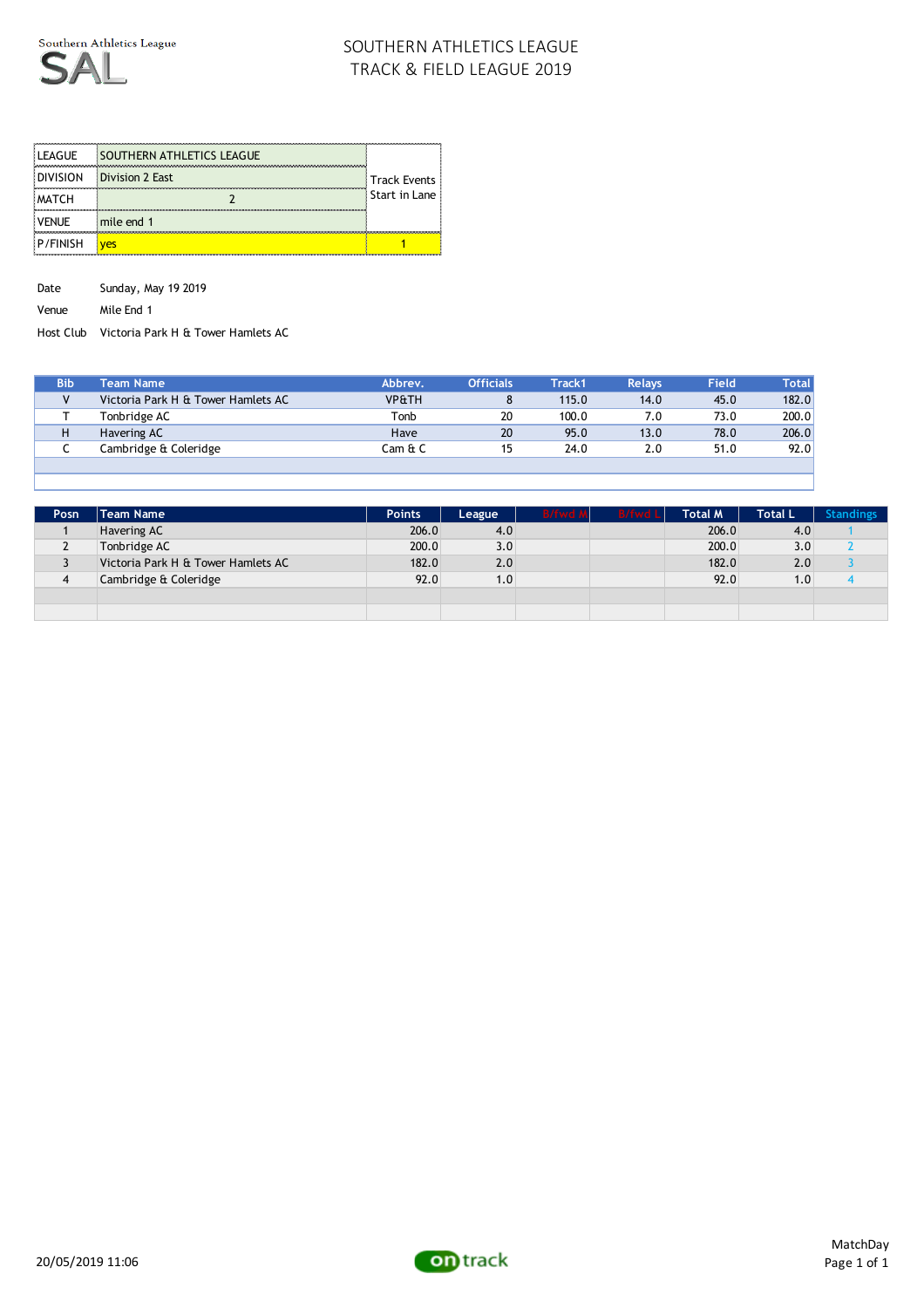### **SOUTHERN ATHLETICS LEAGUE Division 2 East Mile End 1**

### **400m Hurdles Women A 400m Hurdles Women B** Posn No. Athlete Club Perf Posn No. Athlete Club Perf 1 H CLARKE Felicity Have 64.91 742 1 HH BRENNAN Claire Have 70.63 593 2 TT RIDGE Freya X Tonb 70.34 600 2 T WATSON Meghan Y Tonb 72.21 554 3 V BANGULA Lilian VP&TH 71.85 563 3  $4 \overline{4}$  $5$  $6$ **400m Hurdles Men A 400m Hurdles Men B** Posn No. Athlete Club Perf Posn No. Athlete Club Perf 1 V SHORTRIDGE David VP&TH 74.17 280 1 VV MACDOWALL Tony VP&TH 80.45 165 2 H Have 75.88 246 2 3 C BRENNAND Thomas Cam & C 76.00 244 3  $4 \overline{4}$  $5$  $6$ **800m Women A 800m Women B** Posn No. Athlete Club Perf Posn No. Athlete Club Perf 1 V LOVELL Camilla VP&TH 02:24.50 621 1 VV HILLYARD Laura VP&TH 02:26.94 585 2 C FRAKE Rebecca Cam & C 02:27.52 577 2 TT RIDGE Nina Tonb 02:36.88 449 3 H RAND Sophie Y Have 02:30.94 528 3 HH DAVIES Clare Have 02:37.53 440 4 T STUBBS Samantha X Tonb 02:36.75 450 4  $5$  $6$ **800m Men A 800m Men B** Posn No. Athlete Club Perf Posn No. Athlete Club Perf 1 H TWIST Grant **Have** 01:59.59 679 1 HH STEWART James Have 02:06.96 509 2 C PARK Oliver Cam & C 01:59.79 674 2 VV MUSTONE Bruno VP&TH 02:12.19 406 3 V JOHNSON Shane Y VP&TH 02:04.92 553 3 T Tonb 02:48.07 32 4 TT Tonb 02:14.91 359 4  $5$  $6$ **100m Women A** Wind = +0.7 **100m Women B** Wind = +0.7 Posn No. Athlete Club Perf Posn No. Athlete Club Perf 1 TT FASSNIDGE Isabella X Tonb 13.03 638 1 T MURPHY Jessica Tonb 13.11 621 2 V IGBINOSA-IGHILE Mary Y VP&TH 13.11 621 2 VV OSUNDAIRO Folakemi Y VP&TH 13.50 545 3 HH ATKINS Alice X 13.50 545 3 H MARENAH Aisha X Have 14.83 329  $4 \overline{4}$  $5$  $6$ **100m Men A** Wind = -0.9 **100m Men B** Wind = -0.9 Posn No. Athlete Club Perf Posn No. Athlete Club Perf 1 T LENNARD Jack 1 Tonb 11.00 759 1 HH BAILEY Lewis 3 Have 11.38 642 2 H AKINGBEHIN Ayomide Have 11.20 696 2 V OLOJO Wale 696 VP&TH 11.70 552 3 W KALALA Jason X 7 VP&TH 11.35 651 3 TT MCALLISTER Mark Tonb 12.19 430 4 C GREEN Steven Cam & C 12.27 412 4 CC BRENNAND Thomas Cam & C 13.79 152  $5$  $6$ **400m Women A 400m Women B** Posn No. Athlete Club Perf Posn No. Athlete Club Perf 1 H KAVANAGH Jade Y Have 58.27 748 1 VV HUNTER Alice VP&TH 60.61 657 2 V MAMUDU Michelle Y VP&TH 58.73 730 2 HH BRENNAN Nina Have 65.74 480 3 T O'BRIEN Rebekah X Tonb 60.60 658 3 TT WATSON Meghan Y Tonb 65.84 477 4 C JONES Catherine Y Cam & C 70.15 351 4 CC FRAKE Rebecca Cam & C 70.19 350  $5$  $6$

**400m Men A 400m Men B**



**19/05/2019**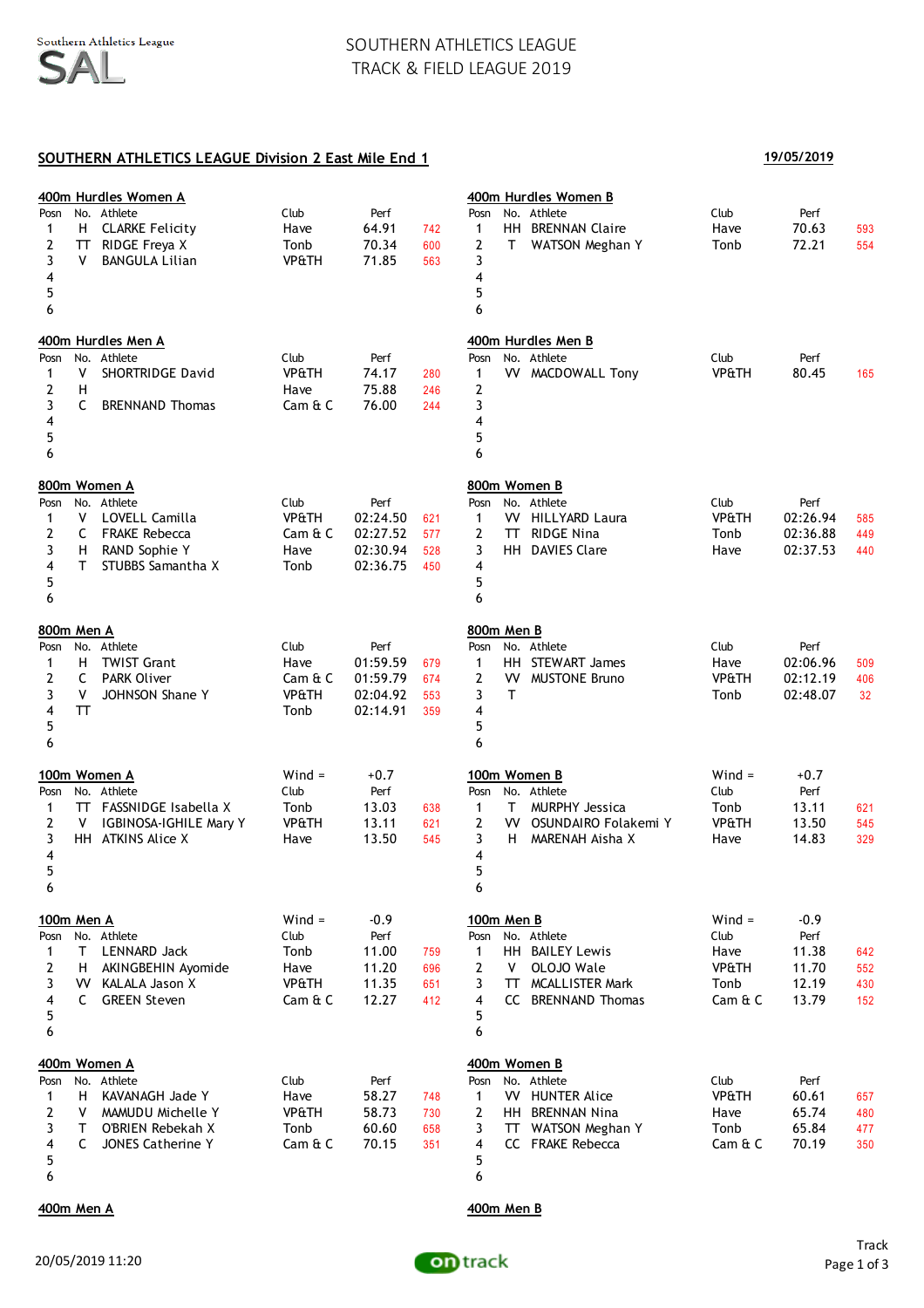### **SOUTHERN ATHLETICS LEAGUE Division 2 East Mile End 1 19/05/2019**

| Posn<br>1<br>2<br>3<br>4<br>5<br>6                | т<br>۷<br>H.<br>C | No. Athlete<br><b>COLLINS Lewis</b><br><b>GASTON Jaidon X</b><br><b>BOSTON Fraser</b><br>DOGGETT Dylan                      | Club<br>Tonb<br><b>VP&amp;TH</b><br>Have<br>Cam & C             | Perf<br>48.73<br>49.95<br>50.60<br>53.18             | 80<br>80<br>80           | Posn<br>No. Athlete<br>HH .<br><b>AGNIMEL Matthew Y</b><br>1<br>2<br><b>TESTER Steven</b><br>TT.<br>3<br>VV.<br><b>WILLIAMS Rushaine Y</b><br>$\overline{4}$<br><b>CC</b><br>5<br>6     | Club<br>Have<br>Tonb<br><b>VP&amp;TH</b><br>Cam & C             | Perf<br>51.30<br>52.23<br>53.57<br>82.50 | 686<br>635<br>564<br>#NUM! |
|---------------------------------------------------|-------------------|-----------------------------------------------------------------------------------------------------------------------------|-----------------------------------------------------------------|------------------------------------------------------|--------------------------|-----------------------------------------------------------------------------------------------------------------------------------------------------------------------------------------|-----------------------------------------------------------------|------------------------------------------|----------------------------|
| Posn<br>1<br>2<br>3<br>4<br>5<br>6                | н<br>V<br>T<br>C  | 3000m Women A<br>No. Athlete<br>CAMPBELL Morgan<br><b>THOMAS Rachel</b><br><b>PUXTY Stephanie Y</b><br><b>CAMERON Karen</b> | Club<br>Have<br><b>VP&amp;TH</b><br>Tonb<br>Cam & C             | Perf<br>18:00.19<br>18:03.25<br>20:58.32<br>22:20.35 |                          | 3000m Women B<br>No. Athlete<br>Posn<br>1<br><b>VV</b> KAYE Laura<br>2<br>3<br>4<br>5<br>6                                                                                              | Club<br><b>VP&amp;TH</b>                                        | Perf<br>18:09.95                         |                            |
| Posn<br>1<br>2<br>3<br>4<br>5<br>6                | v<br>Τ            | 100m Hurdles Women A<br>Athlete<br>H CLARKE Felicity<br>LOVELL Camilla<br><b>BAXTER Simone</b>                              | $Wind =$<br>Club<br>Have<br><b>VP&amp;TH</b><br>Tonb            | Perf<br>16.72<br>16.91<br>17.03                      | 608<br>592<br>581        | 100m Hurdles Women B<br>No. Athlete<br>Posn<br>1<br>HH BRENNAN Claire<br>2<br>VV.<br>SOMMERVILLE Rebecca<br>3<br>4<br>5<br>6                                                            | $Wind =$<br>Club<br>Have<br><b>VP&amp;TH</b>                    | Perf<br>18.00<br>18.91                   | 499<br>427                 |
| 5000m Men A<br>Posn<br>1<br>2<br>3<br>4<br>5<br>6 | T<br>н<br>۷       | No. Athlete<br><b>ELLIS Michael</b><br>DAVIS Ben<br><b>CAMERON Ewan</b>                                                     | Club<br>Tonb<br>Have<br><b>VP&amp;TH</b>                        | Perf<br>08:51.31<br>08:52.68<br>08:55.57 2154        | 2174<br>2168             | 5000m Men B<br>No. Athlete<br>Posn<br>VV SELYA-HAMMER Carl<br>1<br>$\overline{2}$<br><b>LAWSON Harry</b><br>TT.<br>3<br>HH WHITEHEAD John<br>4<br>5<br>6                                | Club<br><b>VP&amp;TH</b><br>Tonb<br>Have                        | Perf<br>09:07.68<br>09:08.65<br>09:38.56 | 978<br>974<br>853          |
| Posn<br>1<br>2<br>3<br>4<br>5<br>6                | V<br>T<br>C       | 110m Hurdles Men A<br>No. Athlete<br><b>GARCIA Pablo</b><br><b>CHURCH Lewis</b><br><b>BRENNAND Thomas</b>                   | $Wind =$<br>Club<br><b>VP&amp;TH</b><br>Tonb<br>Cam & C         | $+0.5$<br>Perf<br>14.94<br>15.26<br>22.25            | 825<br>790<br>208        | 110m Hurdles Men B<br>No. Athlete<br>Posn<br>$\mathbf{1}$<br><b>HOOKWAY Alex</b><br>TΤ<br>2<br><b>VV SHORTRIDGE David</b><br>3<br>4<br>5<br>6                                           | $Wind =$<br>Club<br>Tonb<br><b>VP&amp;TH</b>                    | $+0.5$<br>Perf<br>24.78<br>26.01         | 87<br>47                   |
| Posn<br>1<br>2<br>3<br>4<br>5<br>6                | н<br>v<br>Т<br>C  | 200m Women A<br>No. Athlete<br>KAVANAGH Jade Y<br>MAMUDU Michelle Y<br>FASSNIDGE Isabella X<br>JONES Catherine Y            | $Wind =$<br>Club<br>Have<br><b>VP&amp;TH</b><br>Tonb<br>Cam & C | Perf<br>25.58<br>25.61<br>27.18<br>31.33             | 748<br>745<br>590<br>285 | 200m Women B<br>No. Athlete<br>Posn<br><b>VV HUNTER Alice</b><br>$\mathbf{1}$<br><b>MURPHY Jessica</b><br>2<br>TT.<br>3<br>HH KERR Rachel<br>4<br>5<br>6                                | $Wind =$<br>Club<br><b>VP&amp;TH</b><br>Tonb<br>Have            | Perf<br>26.76<br>28.86<br>30.35          | 629<br>450<br>344          |
| 200m Men A<br>Posn<br>1<br>2<br>3<br>4<br>5<br>6  | T<br>v<br>C       | No. Athlete<br>LENNARD Jack<br>KALALA Jason X<br>HH BAILEY Lewis<br><b>GREEN Steven</b>                                     | $Wind =$<br>Club<br>Tonb<br><b>VP&amp;TH</b><br>Have<br>Cam & C | Perf<br>21.89<br>22.33<br>22.83<br>24.85             | 841<br>769<br>693<br>430 | 200m Men B<br>No. Athlete<br>Posn<br>VV MENZIES-WALKER Louis Y<br>$\mathbf{1}$<br>2<br>AKINGBEHIN Ayomide<br>H.<br>3<br><b>TESTER Steven</b><br>TΤ<br>4<br>CC BRENNAND Thomas<br>5<br>6 | $Wind =$<br>Club<br><b>VP&amp;TH</b><br>Have<br>Tonb<br>Cam & C | Perf<br>22.59<br>22.96<br>23.72<br>29.88 | 729<br>674<br>568<br>63    |
|                                                   |                   | 1500m Women A<br>Posn No. Athlete                                                                                           | Club                                                            | Perf                                                 |                          | 1500m Women B<br>Posn No. Athlete                                                                                                                                                       | Club                                                            | Perf                                     |                            |

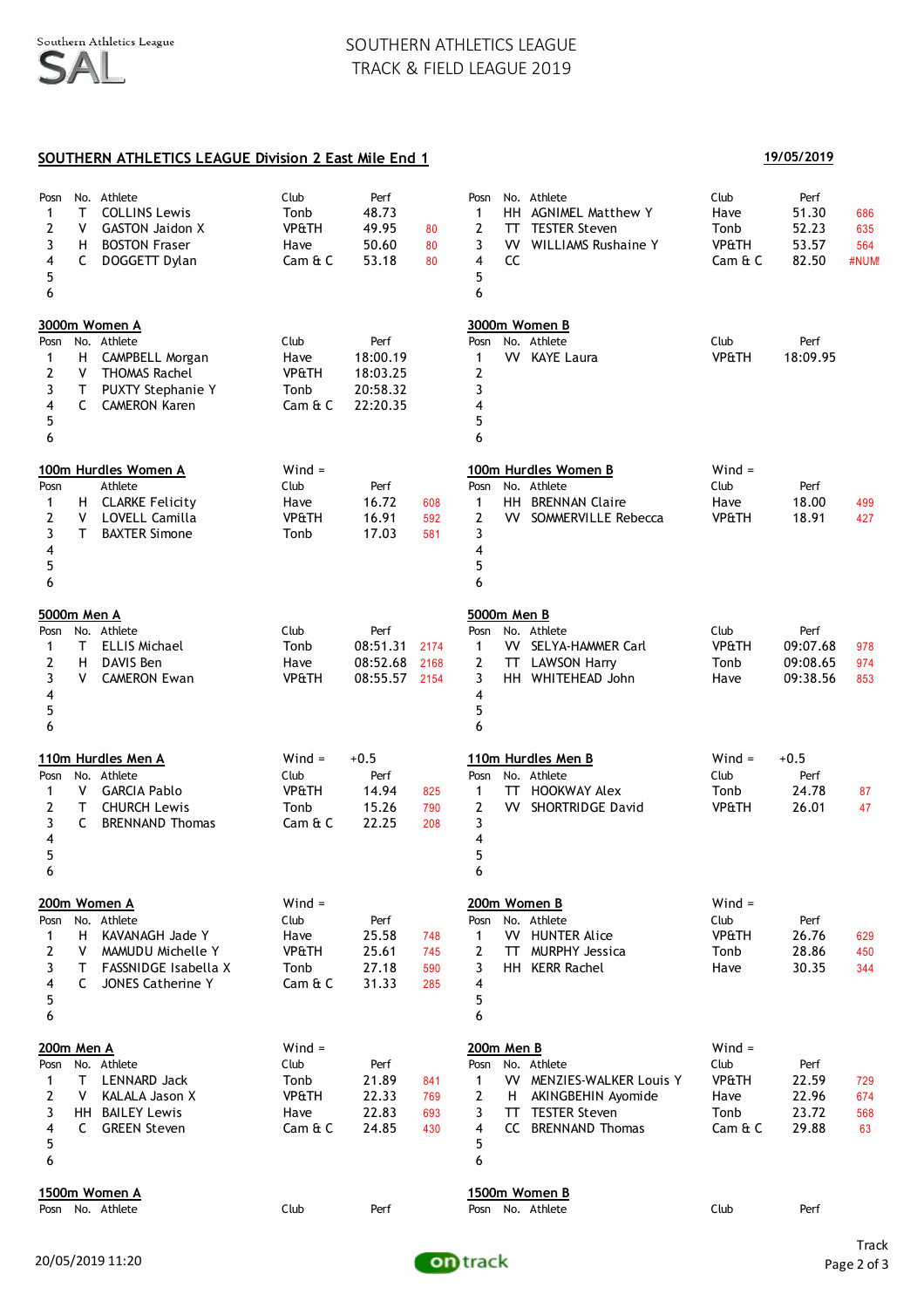### **SOUTHERN ATHLETICS LEAGUE Division 2 East Mile End 1 19/05/2019**

| 1<br>2<br>3<br>4<br>5<br>6         | v<br>H<br>T.  | STILING Myla X<br><b>BAILEY Ginte</b><br>O'REILLY Jacqui         | <b>VP&amp;TH</b><br>Have<br>Tonb         | 04:54.74<br>04:56.66<br>05:17.99         | 635<br>621<br>478 | 1<br>$\overline{2}$<br>3<br>4<br>5<br>6 | VV l<br>HH<br>TT. | SCOTT-GALL Imogen X<br><b>DAVIES Clare</b><br><b>MANZOTTI Grazia</b> | <b>VP&amp;TH</b><br>Have<br>Tonb | 05:13.36<br>05:28.40<br>06:06.74 | 2186<br>2095<br>1870 |
|------------------------------------|---------------|------------------------------------------------------------------|------------------------------------------|------------------------------------------|-------------------|-----------------------------------------|-------------------|----------------------------------------------------------------------|----------------------------------|----------------------------------|----------------------|
|                                    | 1500m Men A   |                                                                  |                                          |                                          |                   | 1500m Men B                             |                   |                                                                      |                                  |                                  |                      |
| Posn<br>1<br>2<br>3<br>4<br>5<br>6 | т<br>v<br>HH. | No. Athlete<br>COLE Ben<br><b>MINALE Luca Y</b><br>O'HARA Kieran | Club<br>Tonb<br><b>VP&amp;TH</b><br>Have | Perf<br>04:11.05<br>04:12.22<br>04:23.40 | 628<br>616<br>506 | Posn<br>1<br>2<br>3<br>4<br>5<br>6      | <b>TT</b><br>VV   | No. Athlete<br><b>KIRKHAM Niel</b>                                   | Club<br>Tonb<br><b>VP&amp;TH</b> | Perf<br>04:37.22<br>04:48.86     | 2413<br>2339         |
|                                    |               | 2000m S/Chase Men A                                              |                                          |                                          |                   |                                         |                   | 2000m S/Chase Men B                                                  |                                  |                                  |                      |
| Posn                               |               | No. Athlete                                                      | Club                                     | Perf                                     |                   | Posn                                    |                   | No. Athlete                                                          | Club                             | Perf                             |                      |
| 1<br>2                             | ۷<br>т        | <b>CAMERON Ewan</b><br>COLE Ben                                  | <b>VP&amp;TH</b><br>Tonb                 | 10:16.61<br>10:20.88                     | 7580<br>7580      | 1<br>$\overline{2}$                     | v<br>T.           | <b>CAMERON Ewan</b><br><b>COLE Ben</b>                               | <b>VP&amp;TH</b><br>Tonb         | 10:16.61<br>10:20.88             | 711<br>696           |
| 3                                  | H             | <b>CHESTER Martin</b>                                            | Have                                     | 11:32.55                                 | 7580              | 3                                       | H.                | <b>CHESTER Martin</b>                                                | Have                             | 11:32.55                         | 465                  |
| 4                                  |               |                                                                  |                                          |                                          |                   | 4                                       |                   |                                                                      |                                  |                                  |                      |
| 5                                  |               |                                                                  |                                          |                                          |                   | 5                                       |                   |                                                                      |                                  |                                  |                      |
| 6                                  |               |                                                                  |                                          |                                          |                   | 6                                       |                   |                                                                      |                                  |                                  |                      |
|                                    |               | 2000m S/Chase Women A                                            |                                          |                                          |                   |                                         |                   | 2000m S/Chase Women B                                                |                                  |                                  |                      |
| Posn                               |               | No. Athlete                                                      | Club                                     | Perf                                     |                   | Posn                                    |                   | No. Athlete                                                          | Club                             | Perf                             |                      |
| 1                                  | T.            | WATSON Meghan Y                                                  | Tonb                                     | 05:52.90                                 | 1287              | 1                                       |                   |                                                                      |                                  |                                  |                      |
| 2                                  |               |                                                                  |                                          |                                          |                   | 2                                       |                   |                                                                      |                                  |                                  |                      |
| 3                                  |               |                                                                  |                                          |                                          |                   | 3                                       |                   |                                                                      |                                  |                                  |                      |
| 4                                  |               |                                                                  |                                          |                                          |                   |                                         |                   |                                                                      |                                  |                                  |                      |
| 5                                  |               |                                                                  |                                          |                                          |                   | 5                                       |                   |                                                                      |                                  |                                  |                      |
| 6                                  |               |                                                                  |                                          |                                          |                   | 6                                       |                   |                                                                      |                                  |                                  |                      |

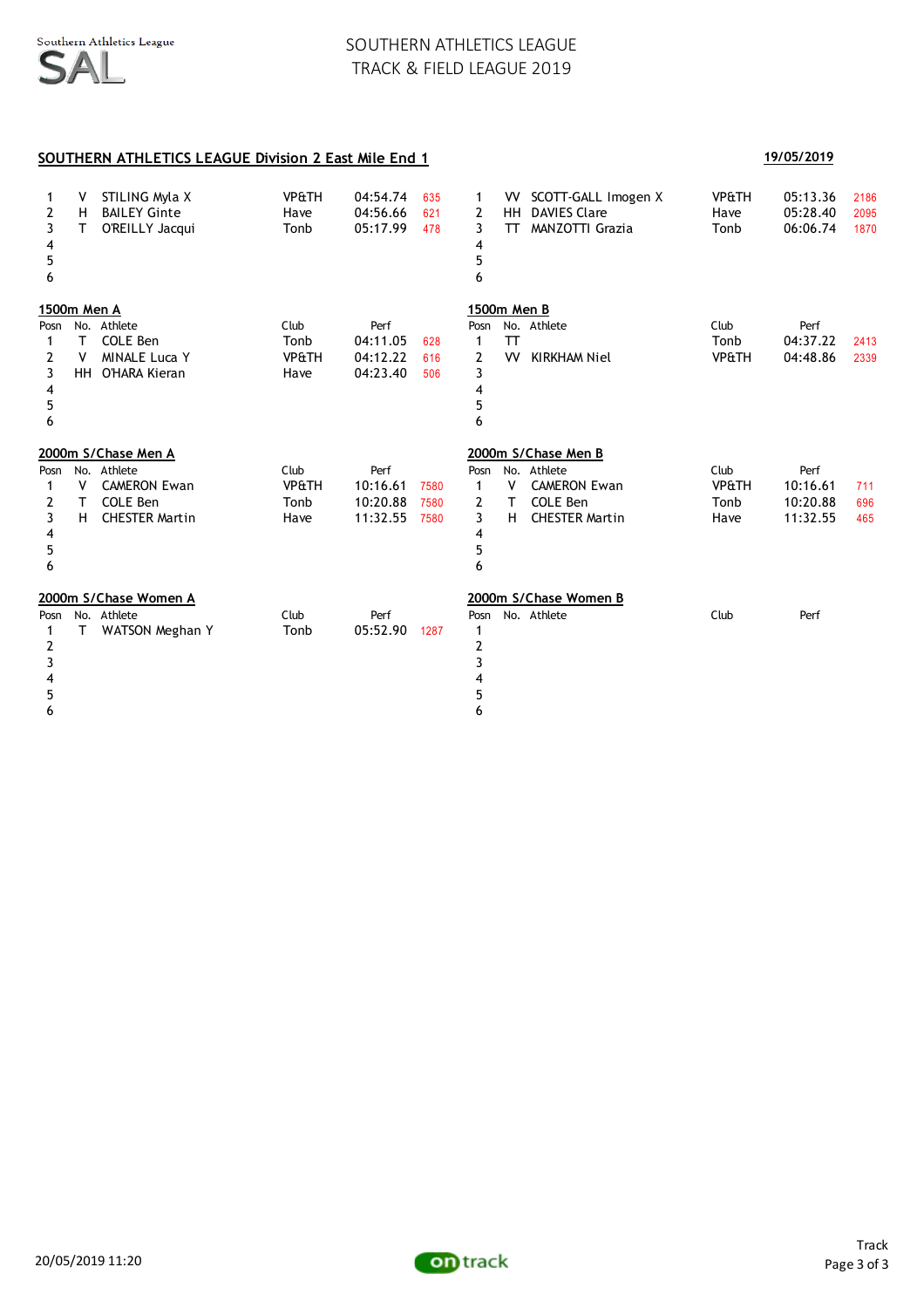# **SOUTHERN ATHLETICS LEAGUE Division 2 East Mile End 1 19/05/2019**

|                                                                                |                               | 4 x 100m Women A                             |                                                              |                                                                                                                           |                                                                                                      |                                                                                 |                                    |
|--------------------------------------------------------------------------------|-------------------------------|----------------------------------------------|--------------------------------------------------------------|---------------------------------------------------------------------------------------------------------------------------|------------------------------------------------------------------------------------------------------|---------------------------------------------------------------------------------|------------------------------------|
| Posn<br>1<br>2<br>$\overline{3}$<br>4<br>5<br>6                                | No.<br>V<br>т<br>H.           | Club<br><b>VP&amp;TH</b><br>Tonb<br>Have     | Leg <sub>1</sub><br>MARENAH Aisha X CLARKE Felicity          | Leg <sub>2</sub><br>OSUNDAIRO Folake MAMUDU Michelle Y HUNTER Alice<br>ELSTON Emma-soph FASSNIDGE Isabella MURPHY Jessica | Leq <sub>3</sub><br><b>ATKINS Alice X</b>                                                            | Leg 4<br><b>IGBINOSA-IGHILE M</b><br><b>BAXTER Simone</b><br><b>KERR Rachel</b> | Perf<br>51.55<br>53.39<br>54.36    |
|                                                                                |                               | 4 x 100m Men A                               |                                                              |                                                                                                                           |                                                                                                      |                                                                                 |                                    |
| Posn<br>1<br>$\mathbf{2}$<br>3<br>$\overline{\mathbf{4}}$<br>5<br>6            | No.<br>H<br>۷<br>$\mathsf{C}$ | Club<br>Have<br><b>VP&amp;TH</b><br>Cam & C  | Leg 1<br><b>BAILEY Lewis</b><br><b>SOBERS Carlos</b>         | Leg <sub>2</sub><br><b>TAYLOR Shandell</b><br><b>MORSON Darren</b>                                                        | Leg <sub>3</sub><br><b>BOSTON Fraser</b><br>KALALA Jason X                                           | Leg <sub>4</sub><br>AKINGBEHIN Ayomi<br>OLOJO Wale                              | Perf<br>43.20<br>44.77<br>45.85    |
|                                                                                |                               | 4 x 400m Women A                             |                                                              |                                                                                                                           |                                                                                                      |                                                                                 |                                    |
| Posn<br>1<br>2<br>$\overline{\mathbf{3}}$<br>$\overline{\mathbf{4}}$<br>5<br>6 | No.<br>н<br>v<br>T            | Club<br>Have<br><b>VP&amp;TH</b><br>Tonb     | Leg <sub>1</sub><br>RAND Sophie Y                            | Leg <sub>2</sub><br><b>BRENNAN Nina</b>                                                                                   | Leg <sub>3</sub><br>AKINGBEHIN Ayomi MCCREE Alex                                                     | Leg <sub>4</sub>                                                                | Perf<br>3.4367<br>3.4683<br>3.5945 |
|                                                                                |                               | 4 x 400m Men A                               |                                                              |                                                                                                                           |                                                                                                      |                                                                                 |                                    |
| Posn<br>1<br>2<br>3                                                            | v<br>н<br>T                   | No. Club<br><b>VP&amp;TH</b><br>Have<br>Tonb | Leg <sub>1</sub><br>LOVELL Camilla<br><b>CLARKE Felicity</b> | Leg <sub>2</sub><br><b>MORAN Niamh</b>                                                                                    | Leg <sub>3</sub><br>MENZIES-WALKER L GARCIA Pablo<br>AGNIMEL Matthew KAVANAGH Jade Y AKINTOKUN Akeem | Leg <sub>4</sub>                                                                | Perf<br>3.5233<br>4.1239<br>4.2818 |

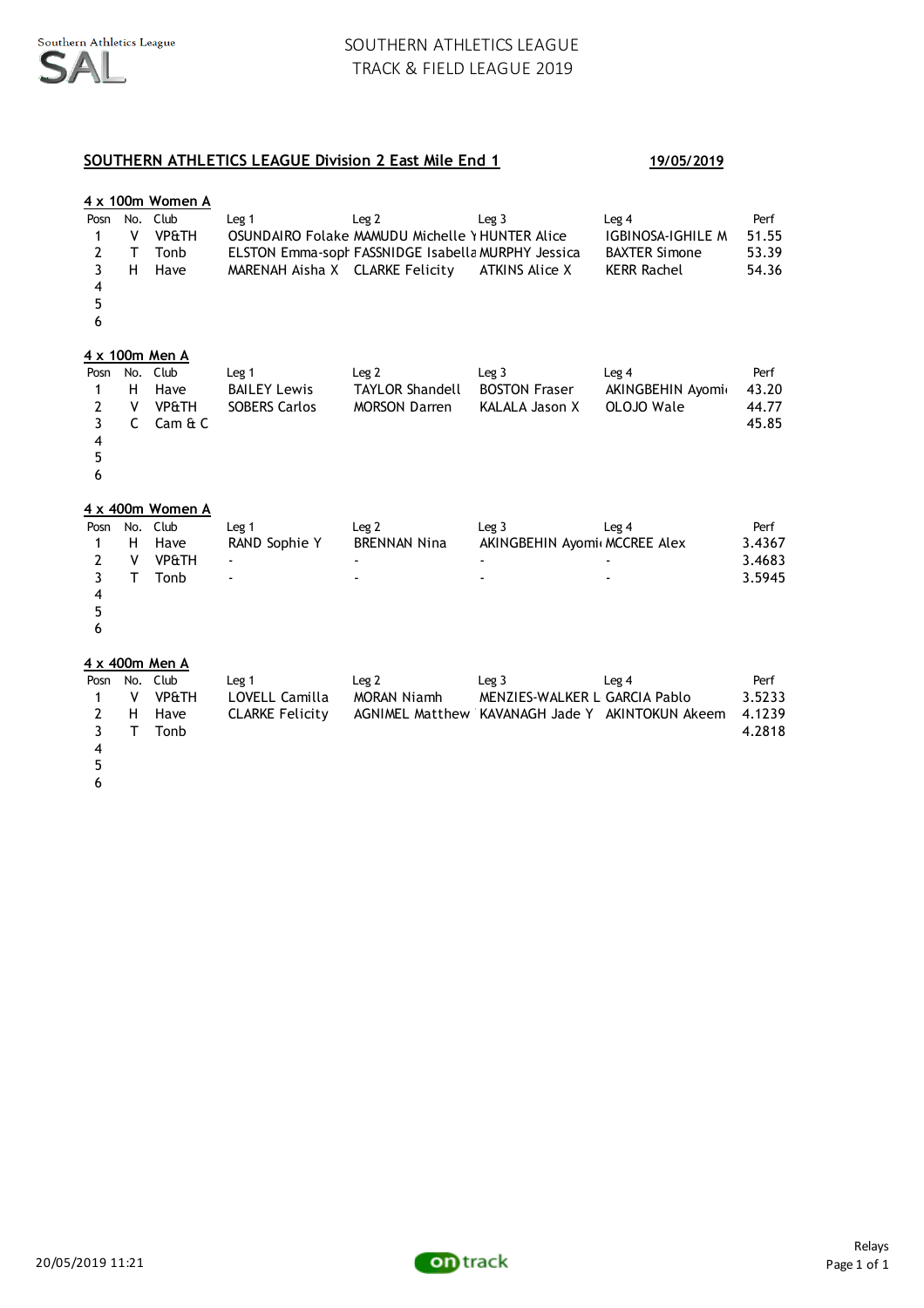|                     |           | <b>Women Hammer</b>        |                  |                | Men Shot          |              |                              |                  |              |                         |           | Women Long Jump               |                  |       |      |
|---------------------|-----------|----------------------------|------------------|----------------|-------------------|--------------|------------------------------|------------------|--------------|-------------------------|-----------|-------------------------------|------------------|-------|------|
| Order Bib           |           | Athlete                    | Club             | Perf           | Order Bib         |              | Athlete                      | Club             | Perf         | Order                   |           | Bib Athlete                   | Club             | Perf  | Wind |
| 1                   | c         | <b>BROWNE Stephanie X</b>  | Cam & C          | 31.96          | $\mathbf{1}$      | V            | <b>GARCIA Pablo</b>          | <b>VP&amp;TH</b> | 13.58        | $\mathbf{1}$            | С         | MOINDROT Anne                 | Cam & C          | 3.89  |      |
| 2                   | T         | <b>EBBAGE Kirsty Ann Y</b> | Tonb             | 36.47          | $\overline{2}$    | T            | <b>CHURCH Lewis</b>          | Tonb             | 13.11        | $\overline{2}$          | H         | <b>WATSON Ellie</b>           | Have             | 4.10  |      |
| 3                   | v         |                            | VP&TH            |                | 3                 | C            | PARSONS Gary                 | Cam & C          | 9.43         | 3                       | v         | LOVELL Camilla                | VP&TH            | 5.02  |      |
| 4                   | H         | <b>GILL Philippa Y</b>     | Have             | 25.11          | $\overline{4}$    | н            | JIBUNOH Duane                | Have             | 11.68        | $\overline{4}$          | т         | STUBBS Samantha X             | Tonb             | 4.96  |      |
| 5                   |           |                            |                  |                | 5                 |              |                              |                  |              | 5                       |           |                               |                  |       |      |
| 6                   |           |                            |                  |                | 6                 |              |                              |                  |              | 6                       |           |                               |                  |       |      |
| 7                   | CC        | LASENBY Joan               | Cam & C          | 9.98           | $\overline{7}$    | VV           | <b>ECHAKHCH Baddar</b>       | <b>VP&amp;TH</b> | 9.62         | $\overline{7}$          | CC        | JONES Catherine Y             | Cam & C          | 3.10  |      |
| 8                   | TT        | <b>RIDGE Nina</b>          | Tonb             | 23.83          | 8                 | <b>TT</b>    | CRAWLEY Ian                  | Tonb             | 8.57         | 8                       | HH        | <b>KERR Rachel</b>            | Have             | 3.45  |      |
| 9                   | VV        |                            | VP&TH            |                | 9                 | CC           | <b>BRENNAND Thomas</b>       | Cam & C          | 6.27         | 9                       | <b>VV</b> |                               | VP&TH            |       |      |
| 10                  | HH.       | <b>BRENNAN Nina</b>        | Have             | 19.20          | 10                | HH.          | <b>BRINTON-QUINN Edward</b>  | Have             | 7.06         | 10                      | <b>TT</b> | <b>BAXTER Simone</b>          | Tonb             | 3.61  |      |
| 11                  |           |                            |                  |                | 11                |              |                              |                  |              | 11                      |           |                               |                  |       |      |
| 12                  |           |                            |                  |                | 12                |              |                              |                  |              | 12                      |           |                               |                  |       |      |
|                     |           |                            |                  |                |                   |              |                              |                  |              |                         |           |                               |                  |       |      |
| Men Hammer          |           |                            |                  |                |                   |              | FD04 Women Shot              |                  |              | Men Long Jump           |           |                               |                  |       |      |
| Order               | Bib       | Athlete                    | Club             | Perf           | Order Bib         |              | Athlete                      | Club             | Perf         | Order                   | Bib       | Athlete                       | Club             | Perf  | Wind |
| 1                   | н         | JIBUNOH Duane              | Have             | 21.84          | $\mathbf{1}$      | н            | <b>GILL Philippa Y</b>       | Have             | 9.92         | $\mathbf{1}$            | н         | <b>TAYLOR Shandell</b>        | Have             | 7.08  |      |
| 2                   | c         | PARSONS Gary               | Cam & C          | 32.96          | $\overline{2}$    | T            | <b>EBBAGE Kirsty Ann Y</b>   | Tonb             | 9.97         | $\overline{2}$          | т         | <b>HOOKWAY Alex</b>           | Tonb             | 5.86  |      |
| 3                   | T         | <b>EBBAGE Pete</b>         | Tonb             | 21.76          | 3                 | $\mathsf{V}$ |                              | <b>VP&amp;TH</b> |              | 3                       | v         | <b>MORSON Darren</b>          | <b>VP&amp;TH</b> | 7.10  |      |
| 4                   | v         | <b>ECHAKHCH Baddar</b>     | VP&TH            | $\pmb{\times}$ | $\overline{4}$    | C            | <b>MOINDROT Anne</b>         | Cam & C          | 8.05         | $\overline{4}$          | C         | <b>WOOD Curtis</b>            | Cam & C          | 6.39  |      |
| 5                   |           |                            |                  |                | 5                 |              |                              |                  |              | 5                       |           |                               |                  |       |      |
| 6                   |           |                            |                  |                | 6                 |              |                              |                  |              | 6                       |           |                               |                  |       |      |
| 7                   | <b>HH</b> | <b>WHITE Kevin</b>         | Have             | 16.40          | $\overline{7}$    | HН           | DJONDO Anne-prisca X         | Have             | 9.30         | $\overline{7}$          | HH.       | <b>IDOWU Tobi Y</b>           | Have             | 5.98  |      |
| 8                   | cc        | <b>BRENNAND Thomas</b>     | Cam & C          | 10.49          | 8                 | TT           | LAQERETABUA Una              | Tonb             | 10.21        | 8                       | <b>TT</b> | CRAWLEY Ian                   | Tonb             | 4.54  |      |
| 9                   | TT        |                            | Tonb             | 15.49          | 9                 | VV           |                              | VP&TH            |              | 9                       | VV        | BARRETT-MOWATT Joshua 'VP&TH  |                  | 6.18  |      |
| 10                  | VV        | UZOMAH Alan                | <b>VP&amp;TH</b> | 11.36          | 10                | cc           | <b>BROWNE Stephanie X</b>    | Cam & C          | 7.92         | 10                      | cc        | <b>BRENNAND Thomas</b>        | Cam & C          | 4.63  |      |
| 11                  |           |                            |                  |                | 11                |              |                              |                  |              | 11                      |           |                               |                  |       |      |
| 12                  |           |                            |                  |                | 12                |              |                              |                  |              | 12                      |           |                               |                  |       |      |
|                     |           |                            |                  |                |                   |              |                              |                  |              |                         |           |                               |                  |       |      |
|                     |           |                            |                  |                |                   |              |                              |                  |              |                         |           |                               |                  |       |      |
| Women Javelin       |           |                            |                  |                | Men Javelin       |              |                              |                  |              |                         |           | Women Triple Jump             |                  |       |      |
| Order               | Bib       | Athlete                    | Club             | Perf           | Order             | Bib          | Athlete                      | Club             | Perf         | Order                   | Bib       | Athlete                       | Club             | Perf  | Wind |
| 1                   | т         | LAQERETABUA Una            | Tonb             | 28.58          | $\mathbf{1}$      | T            | <b>HOOKWAY Alex</b>          | Tonb             | 30.87        | $\mathbf{1}$            | н         | <b>WATSON Ellie</b>           | Have             | 8.62  |      |
| 2                   | v         | LOVELL Camilla             | VP&TH            | 24.70          | $\overline{2}$    | $\mathsf{v}$ | <b>ECHAKHCH Baddar</b>       | VP&TH            | 49.39        | $\overline{2}$          | с         | MOINDROT Anne                 | Cam & C          | 9.19  |      |
| 3                   | н         | <b>LACY Louise</b>         | Have             | 43.63          | 3                 | C            | <b>PARSONS Garv</b>          | Cam & C          | 21.70        | $\overline{3}$          | ٧         | <b>IGBINOSA-IGHILE Marv Y</b> | VP&TH            | 9.17  |      |
| 4                   | c         | MOINDROT Anne              | Cam & C          | 11.49          | 4                 | Н            | JIBUNOH Duane                | Have             | 45.64        | $\overline{4}$          | T         | RIDGE Freya X                 | Tonb             | 9.20  |      |
| 5                   |           |                            |                  |                | 5                 |              |                              |                  |              | 5                       |           |                               |                  |       |      |
| 6                   |           |                            |                  |                | 6                 |              |                              |                  |              | 6                       |           |                               |                  |       |      |
| 7                   | TT        | <b>MURPHY Jessica</b>      | Tonb             | 18.73          | $\overline{7}$    | TT           | <b>MCALLISTER Mark</b>       | Tonb             | 34.18        | $\overline{7}$          | HH        | <b>ATKINS Alice X</b>         | Have             | 9.78  |      |
| 8                   | VV        | <b>SMALL Carnetta X</b>    | VP&TH            |                | 8                 | VV           | <b>MUSTONE Bruno</b>         | <b>VP&amp;TH</b> | $\mathsf{X}$ | 8                       | CC        |                               | Cam & C          |       |      |
| 9                   | <b>HH</b> | <b>GILL Philippa</b>       | Have             | 30.01          | 9                 | cc           | <b>BRENNAND Thomas</b>       | Cam & C          | 8.69         | 9                       | VV        | <b>LOVELL Camilla</b>         | <b>VP&amp;TH</b> | 10.79 |      |
| 10                  |           | CC LASENBY Joan            | Cam & C          | 11.64          | 10                | HH.          | <b>BRINTON-QUINN Peter X</b> | Have             | 48.34        | 10                      | <b>TT</b> | <b>RIDGE Nina</b>             | Tonb             | 8.83  |      |
| 11                  |           |                            |                  |                | 11                |              |                              |                  |              | 11                      |           |                               |                  |       |      |
| 12                  |           |                            |                  |                | 12                |              |                              |                  |              | 12                      |           |                               |                  |       |      |
|                     |           |                            |                  |                |                   |              |                              |                  |              |                         |           |                               |                  |       |      |
| <b>Women Discus</b> |           |                            |                  |                | <b>Men Discus</b> |              |                              |                  |              |                         |           | Men Triple Jump               |                  |       |      |
| Order               | Bib       | Athlete                    | Club             | Perf           |                   |              | Order Bib Athlete            | Club             | Perf         | Order                   | Bib       | Athlete                       | Club             | Perf  | Wind |
| $\mathbf{1}$        | v         |                            | VP&TH            |                | $\mathbf{1}$      | c            | PARSONS Gary                 | Cam & C          | 29.78        | $\mathbf{1}$            | с         | <b>BRENNAND Thomas</b>        | Cam & C          | 8.65  |      |
| 2                   | T         | <b>EBBAGE Kirsty Ann Y</b> | Tonb             | 34.45          | $\overline{2}$    | Н            | JIBUNOH Duane                | Have             | 42.90        | $\overline{2}$          | v         | BARRETT-MOWATT Joshua 'VP&TH  |                  | 12.68 |      |
| 3                   | н         | <b>COLLIER Jessie X</b>    | Have             | 24.67          | 3                 | T            | <b>CHURCH Lewis</b>          | Tonb             | 42.00        | $\overline{\mathbf{3}}$ | H         | <b>OLUSESAN Benedict Y</b>    | Have             | 12.60 |      |
| 4                   | C.        | <b>MOINDROT Anne</b>       | Cam & C          | 28.17          | $\overline{4}$    | v            | <b>GARCIA Pablo</b>          | <b>VP&amp;TH</b> | 39.63        | $\overline{4}$          | T         |                               | Tonb             |       |      |
| 5                   |           |                            |                  |                | 5                 |              |                              |                  |              | 5                       |           |                               | ÷.               |       |      |
| 6                   |           |                            |                  |                | 6                 |              |                              |                  |              | 6                       |           |                               |                  |       |      |
| 7                   | VV        |                            | <b>VP&amp;TH</b> |                | $\overline{7}$    | cc           | <b>BRENNAND Thomas</b>       | Cam & C          | 16.73        | $\overline{7}$          | cc        |                               | Cam & C          |       |      |
| 8                   | TT        | <b>RIDGE Nina</b>          | Tonb             | 18.38          | 8                 | HH.          | <b>BRINTON-QUINN Edward</b>  | Have             | 22.55        | 8                       | VV        |                               | <b>VP&amp;TH</b> |       |      |
| 9                   | HH        | <b>ATKINS Alice X</b>      | Have             | 14.33          | 9                 | <b>TT</b>    | <b>EBBAGE Pete</b>           | Tonb             | 24.17        | 9                       | HH        | FRESHWATER Aaron Y            | Have             | 11.56 |      |
| 10                  | CC        | <b>BROWNE Stephanie X</b>  | Cam & C          | 27.41          | 10                | <b>VV</b>    | UZOMAH Alan                  | VP&TH            | 27.30        | 10                      | <b>TT</b> |                               | Tonb             |       |      |
| 11<br>12            |           |                            |                  |                | 11<br>12          |              |                              |                  |              | 11<br>12                |           |                               | ٠                |       |      |